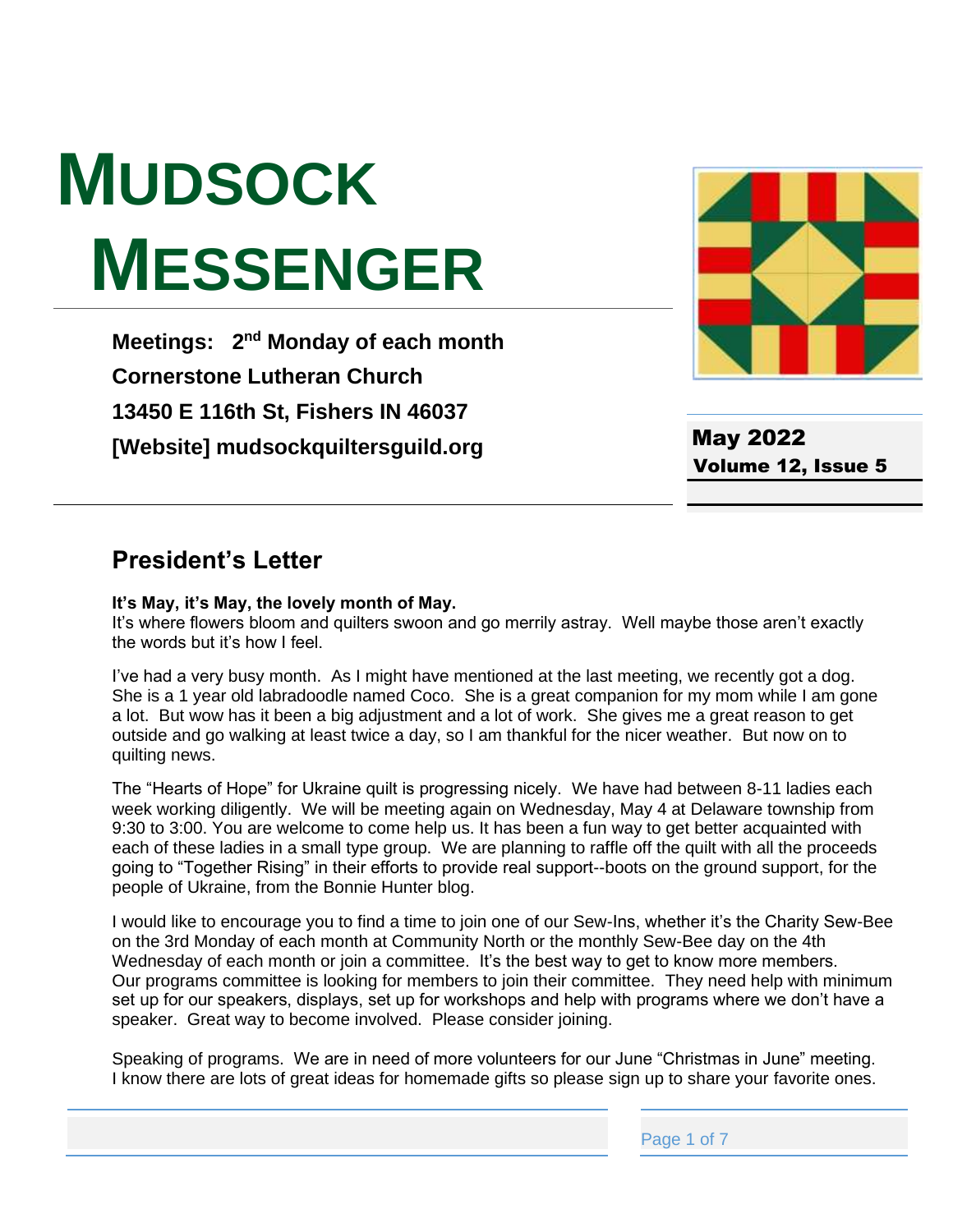Now go out and enjoy all the flowers blooming and get some colorful inspiration. "If something "Pops" into your mind, no matter how crazy it may be, grab ahold of it and see where it leads you." **Bob Ross**

Just be careful if you think you want a dog. **Everything is Possible** See you all at our Monday guild meeting.

Sew keep Sewing **Becky Moore**

# **May 9 th -- Mudsock Quilters Guild Meeting (9:30–11:30)**

#### **May Meeting - Toby Lischko - 'Seeing Stars' based on her book 'Kaleidostars' and Trunk Show**

Gateway Quilts & Stuff is presented by Toby Lischko, author, pattern maker, award-winning quilter and quilting teacher. Toby believes that with the right tools, good instruction and a little inspiration anyone can create beautiful quilts that will be cherished for years to come. On her website you can find all the templates, supplies, fabrics as well as books and patterns to jump-start your journey to beautiful quilting

Toby is teaching a workshop on the use of symmetrical prints to enhance star block designs (she refers to it as 'Parfait' and it is based on her book **Kaleidostars**) on the afternoon of May 9 - 1pm start, at the Quilt Quarters shop off of 96th and Keystone. There are four spots remaining for this workshop (as we go to press!). Contact Jayne Gates at [jayne.gates@gmail.com](mailto:jayne.gates@gmail.com) if you are interested in this workshop. The fee is \$30 plus an additional \$30 for the workshop kit (including her book), to be paid directly to Toby at the workshop.

#### **ANNOUNCING THE MQG 2022 Challenge Quilt Theme:**

At the May meeting, we will introduce the theme of this year's challenge quilt. Finished quilts will then be shared during our August meeting. If you can't make the meeting, this information will be on the website during the following week.

#### **REQUEST FOR EXCESS CHRISTMAS FABRIC**

In preparation for part of our June Christmas theme program, we are asking that members with any excess Christmas fabric, in just about any amounts just no smaller than a few inches cut, bring it to the Programs table at our May meeting. We will be using these donations in June as part of a fun activity. But save one holiday fat quarter for yourself to bring to the June meeting.



#### **May Birthdays**

- 02 Bonnie Mitchell 25 Rosemarie Shingle
	-
- 10 Samantha Berry 26 Helene Jongleux
- 10 Louise Cobb 29 Kathy Roush
- 20 Becky Heck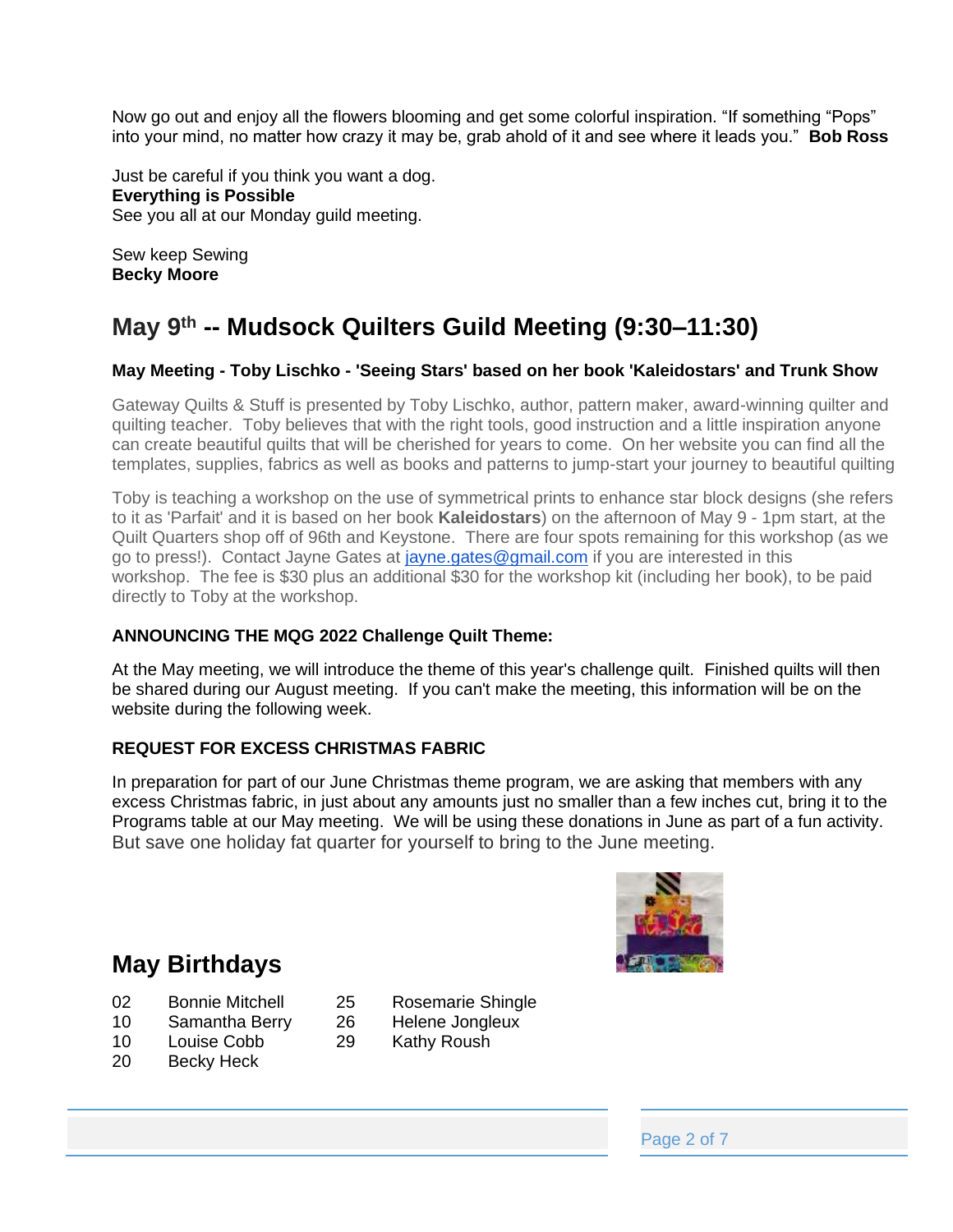## **Welcome to New Members!**

Nancy Hurley Amanda Simmons Judy MacDonald Susan Donahue Terri Fesmine Cindy Nelson Carolyn Quinn

91 members, 1 new member and 6 guests attended the April meeting

## **Upcoming Mudsock Events**

**May 9: Mudsock Guild Meeting, 9:30-12:00,** Cornerstone Lutheran Church, 13450 E 116th St, Fishers IN**.** Toby Lischko - Trunk show and 'I'm Seeing Stars', with a half day workshop on Monday, May 9 afternoon (\$30 + book/supply fee of \$30). Spaces still available. (see above)

**May 10: Community North Bee Shopping and dropping off finished quilts, 12:00-3:00,**  Community Health Pavilion, 9669 E 146th Street, Noblesville, IN. Please Note: Masks are required and you will sign in when entering the storage room. Contact: Sally Sandilands, [ssandilands@yahoo.com](mailto:ssandilands@yahoo.com) or 317-219-7767.

**May 16: Charity Bee Sewing, 9:30-3:00,** Community Health Pavilion, 9669 E 146th Street, Noblesville, IN. Please bring your sewing and cutting supplies. If you are turning in receipts for reimbursement, please include a [completed form](https://mudsockquiltersguild.org/wp-content/uploads/2019/10/expense-reimb-form.pdf) for Mudsock reimbursement along with your receipts. Masks are required outside of the sewing room. This month we will have a jelly roll race, **"Race to the Finish**". (see below)

**May 25: Delaware Sew Bee, 9:30-3:00**, Delaware Township Government Center, 9090 E. 131st Street, Fishers. Join us to sew on your personal sewing projects. Bring a lunch or visit a local eatery. Pack your sewing machine, supplies, ironing implements and an extension cord. All are welcome. For additional info, contact Chris Behme: [chrisknitssews@gmail.com](mailto:chrisknitssews@gmail.com)

**June 7, June 14, June 21, June 28 and July 5: Quilting 101, 9:30-1:00,** Community Health Pavilion, 9669 E 146th Street, Noblesville, Community Room suite 160. Masks are required outside of the sewing room. (See below for details and registration).

**June 13: Mudsock Guild Meeting, 9:30-12:00,** Cornerstone Lutheran Church, 13450 E 116th St, Fishers IN**. - 'Christmas in June'**, an opportunity for our members to showcase their favorite Christmas gift ideas in an extended 'Sew and Tell' time. (see below)

## **Quilting 101**

If you are new to quilting or want to improve your skills, join this **new free class** available to Mudsock members. The classes will be taught by Diane Dimpfl combined with guest speakers. Diane has been a Mudsock member since 2013 and has served as the Administrator of the Community Quilting Bee for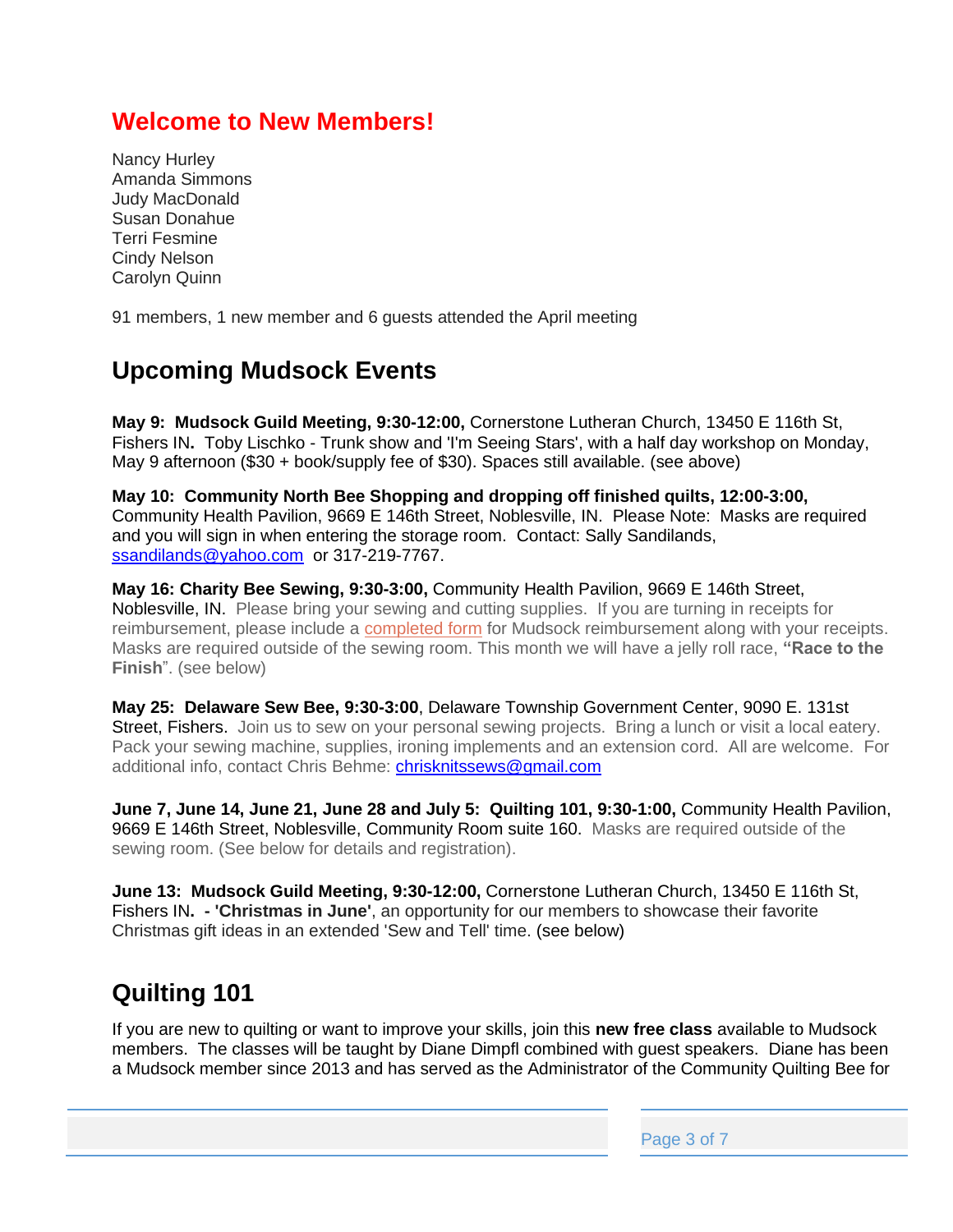the past five years where she has taught and assisted many of our Mudsock members with all aspects of their quilts.

Class outline will include: selection of fabrics, cutting and tools, sewing a  $\frac{1}{4}$  inch seam/scant seam, proper pressing, assembling, batting, sandwiching, simple quilting techniques, squaring and binding.

This class will be held Tuesdays beginning June  $7<sup>th</sup>$  9:30 to 1:00 until July  $5<sup>th</sup>$  at the Community Health Pavilion, 9669 146<sup>th</sup> Street, Noblesville – Community Room suite 160. There will be instructions and actual production of a quilt in class. If you miss a class, there will be a brief review at the next week.

Please contact Diane Dimpfl (317) 550-9080 or [ddimpfl1@comcast.net](mailto:ddimpfl1@comcast.net) to register and obtain material list.

## **Program Committee**

**Future Programs**

**June - 'Christmas in June'**, an opportunity for our members to showcase their favorite Christmas gift ideas in an extended 'Sew and Tell' time. Details were provided in an email to members (sent 3/23). Please contact Vickie Smith [\(vickie@quiltingbyvickie.com\)](mailto:vickie@quiltingbyvickie.com) if you would like to share your favorite Christmas gift idea or sign up at the May 9 guild meeting. We are in need of more volunteers to present their favorite projects, so don't be shy! Get ready for some Christmas spirit in June, with games, music, treats, and a Christmas BOM.

**July - Wendy Paskus, Stipples, Etc. Fabric Dying presentation**. Workshop on the afternoon of July 11, to be held in 'Vickie's Garage' in Fishers. Fee for the workshop will be \$20 (to cover instructor and tarps!). Fee for fabric kit is \$60 (due to the instructor at the workshop), and you will end up with 11 yards (22- 1/2 yard cuts) of hand dyed fabric. Workshop sign up will continue at the May meeting by providing \$20 to hold your spot. (Those that have already signed up need to remit the \$20 fee to continue to hold their spot).

**August - Challenge Quilt Reveal** - show and tell by members of their challenge quilts. +++++++++++++++++++++++++++++++++++++++++++++++++++++++++ Please let me or Vickie know if there are any questions

**Jayne Gates**

## **Fall Retreat Information**

#### **It's time to sign up!!**

On September 7-10, Mudsock Quilters will be going to Shipshewana for a fun-filled retreat. Do you have a UFO that needs finished, a new project you want to start, or just some awesome company while you sew, a retreat is just for you. We will shop, sew, eat, and have lots and lots of fun together. Don't worry if you've never been to a retreat before, or don't know many women at the guild yet, we guarantee you'll have a good time and make many new friends by the end of the retreat.

To register for the retreat, sign-up at the Guild meeting on Monday, May 9th and pay your \$95 registration fee. This fee will cover the cost of the sewing room, 2 dinners, awesome prizes and give-a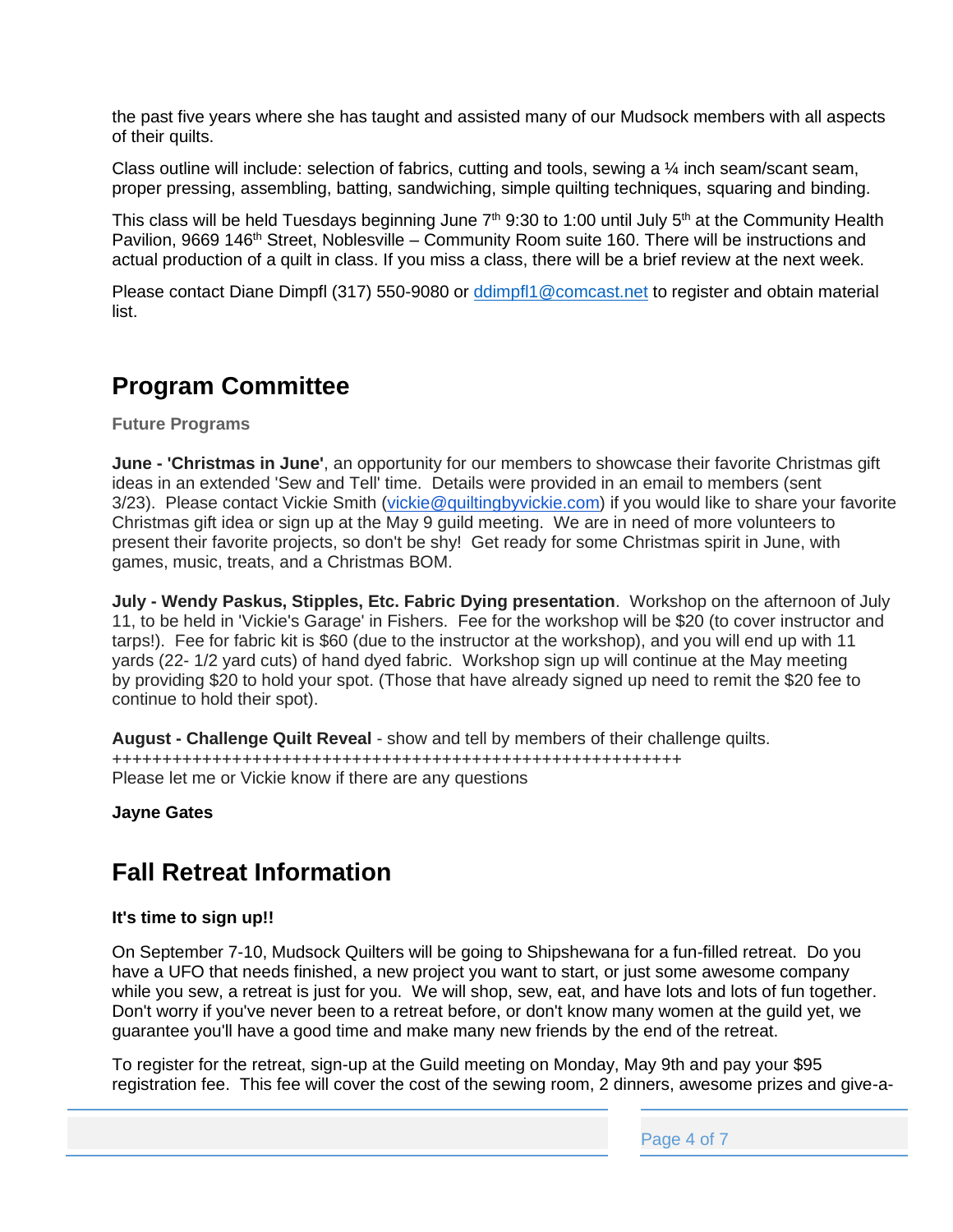ways, and much more. Please contact the Farmstead Inn (260-768-4595) as soon as possible to make your hotel reservation. They are holding 48 rooms for us at a cost of \$134 per room. They have no other rooms available so it is important that you make your reservations soon if you would like to attend. If you would like to share a room with someone, but do not know who to room with, please check the box on the sign-up sheet and we will try to match you up, if possible.

We look forward to seeing you at our "Joy of Quilting" retreat!

#### **Bonnie Dannenberg**

## **Other Upcoming Quilting Events**

#### **AQS 2022 Quilt Week Shows**

**Grand Rapids, MI** August 17–20, 2022 *DeVos Place Convention Center*

#### **Fort Wayne Quilt Fest Presented by Appleseed Quilters Guild**

**June 10 – 11, 2022, 9-6 Friday, 9-4 Saturday** Grand Wayne Convention Center 120 W. Jefferson Blvd., Fort Wayne, IN www.FWQuiltFest.com

GENERAL ADMISSION 1-day pass \$8 2-day pass \$12

- · Hundreds Of Quilts On Display
- · Quilt Entries Open To The Public
- · Vendor Mall
- · Schoolhouse Demos
- · Appleseed Craft Boutique
- · Cherrywood Diana Exhibit
- · The Patriotic Quilt Challenge
- · Shattering Darkness Exhibit

#### **Shadows of Southern Indiana Shop Hop**

**June 23-26, 2022, 9am-6pm Passport Pricing: \$5.00 Before Hop \$6.00 During Hop \$1.00 PER PASSPORT WILL BE DONATED TO: We Are Project Hero**

You can purchase the shop hop passport through any of the shops in the booklet, including mine. If you have any questions email me. Thank you.

Page 5 of 7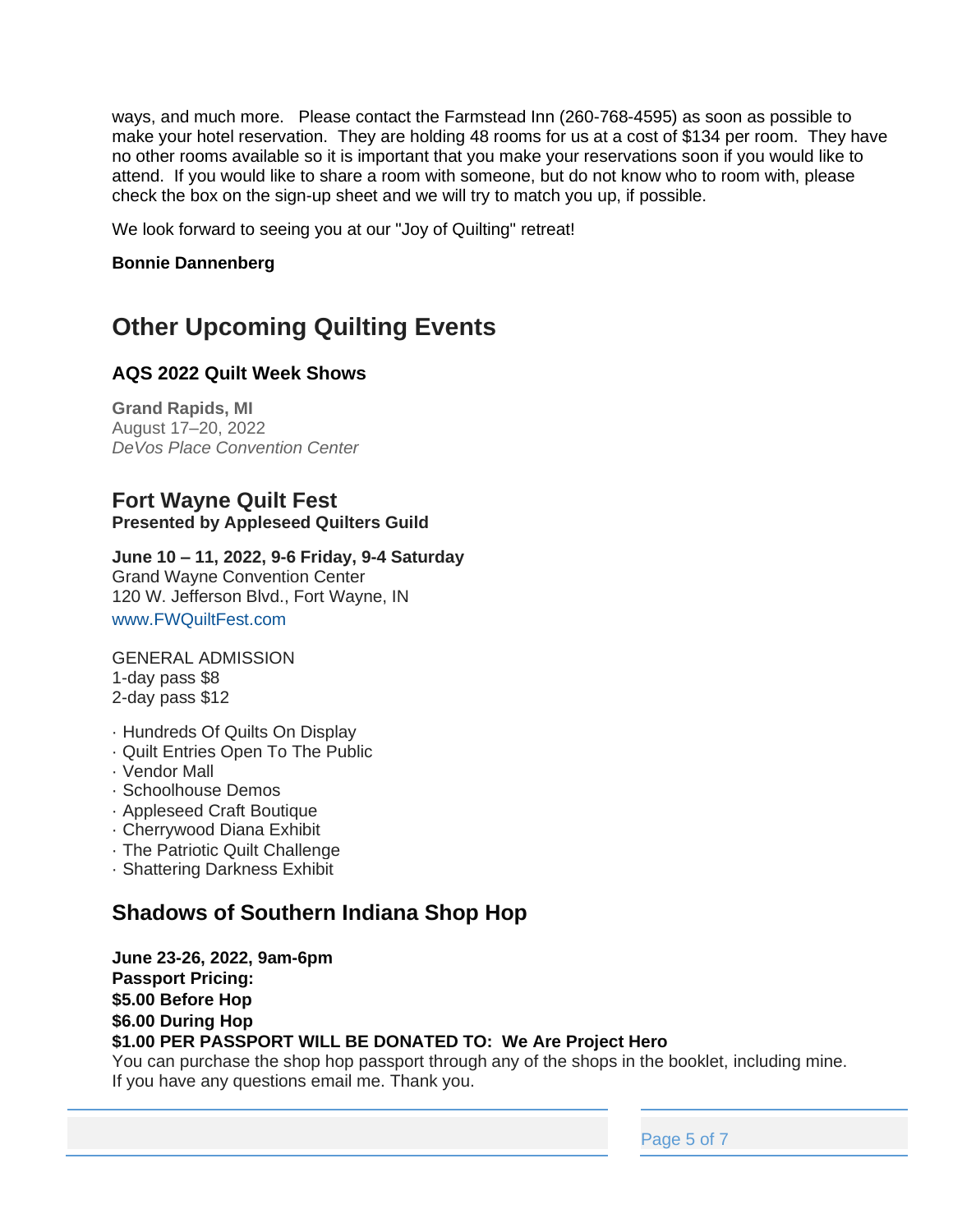Margaret Fette University of Sewing [www.universityofsewing.com](http://www.universityofsewing.com/)

## **Community North Sewing Bee**

**Race to the Finish!!!** In honor of the Indianapolis 500 we are going to have a Jelly Roll Race for our Community Charity effort. We will supply kits of 40 strips, all you have to do is come race to the finish line! We will have prizes and fun tidbits throughout the day. The event is Monday, May 16th, the green flag will fly at 10:00 am, Pre-Race starts at 9:30. If you can't sew in person, you can still sign up for a kit to sew at home that day. All tops will need to be finished by the individual, whether you quilt it or ask one of our volunteers to quilt it. Let's go racing!!!

**Contact Chris Behme** [chrisknitssews@gmail.com](mailto:chrisknitssews@gmail.com) or **Sally Sandilands** at [ssandilands@yahoo.com](mailto:ssandilands@yahoo.com)

# **Block of the Month**

"**Block of the Month**" (BOM) is a quick and easy way to learn new piecing techniques while contributing to member quilts. Each month, the BOM Committee selects a unique block pattern which they assemble at home and bring to the meeting.

Everyone who wants to participate follows the same free pattern, using random fabrics with specified colorways. The following month, all the blocks are displayed, and a raffle is held to determine who gets to take the blocks home for an instant quilt. If enough members join in the fun, we might have 3-4 beneficiaries of the blocks.



For detailed information about the April BOM**, Chandelier Block,** go to the Mudsock website at

[www.mudsockquiltersguild.org](http://www.mudsockquiltersguild.org/) . Colors: bright prints of your choice, background: cream.

Unfinished Block size: 9" x 9".

**Chair – Mary Boyden Co-Chair – Sharon Jones**

Page 6 of 7